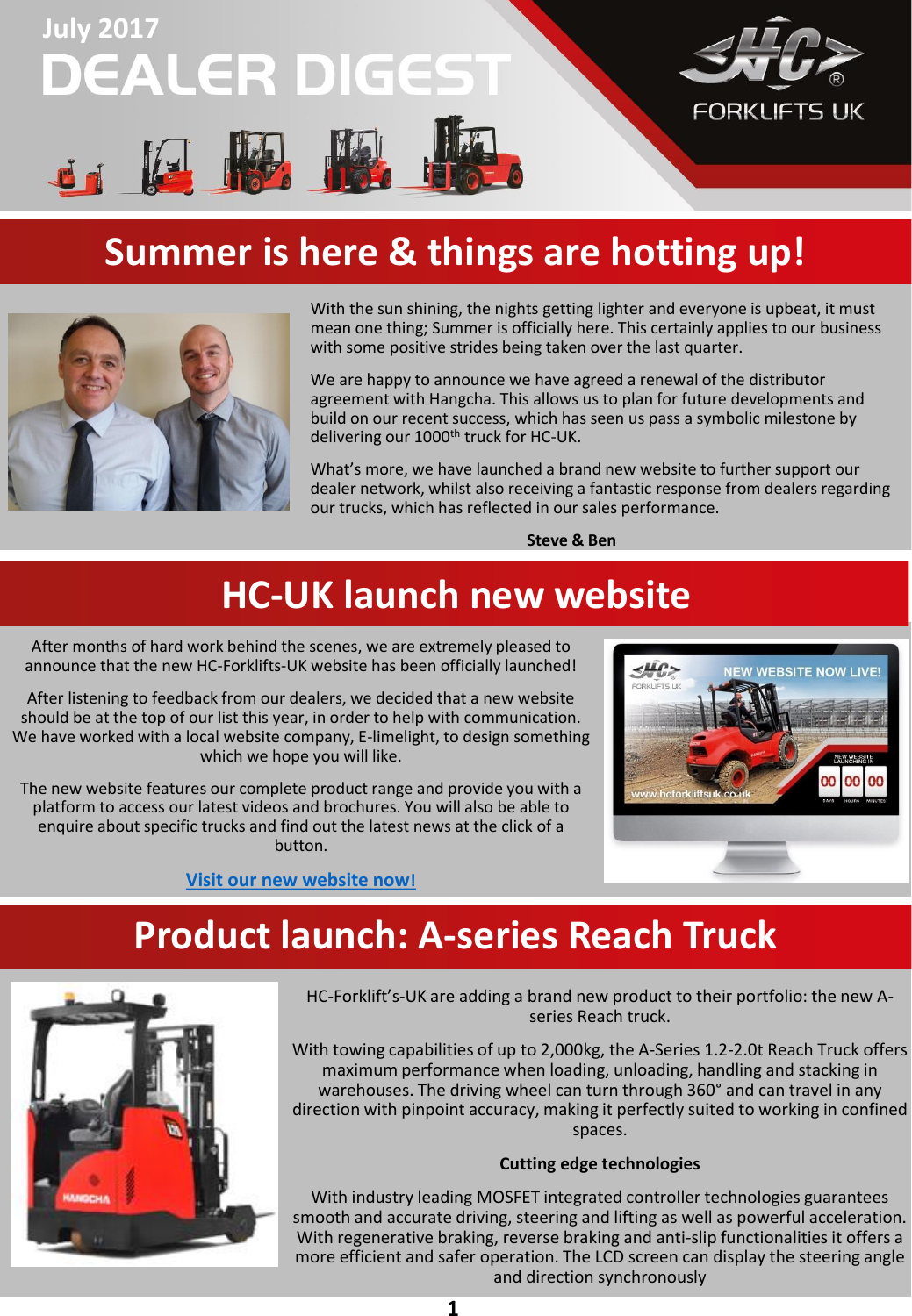# **DEALER DIGEST July 2017**



# **Meet the team – John Maynard**

We caught up with HC-Forklifts-UK technical Engineer, John Maynard.

- 1. How long have you worked at HC-UK? **5 years**
- 2. What does your day to day role involve? **Checking up and maintaining HC-UK Forklifts ensuring they are up to standard**
- 3. Where did you work prior to joining HC-UK? **I worked with my dad at a car body repair centre**
- 4. What do you like to do outside of work? **Drag racing and working on my customised Mitsubishi FTO**
- 5. Do you have any interesting/unusual facts about yourself? **In 1995 I came runner up in the FIA European Pro Stock Drag racing Championship.**



# **Selkirk take order of 16 HC-UK lift trucks**



Selkirk have just taken order of 16 brand new HC-UK forklifts. The forklifts, which include the XF-25,XF-30 and XF-35, all had factory fitted all weather cabs, so they can be used outside throughout the whole year.

**Steve Young, HC-Forklifts-UK Regional Sales Manager** said: "Selkirk are one of HC-Forklift-UK's best performing dealers. Within the last 12 months they have sold a total of 26 lift trucks. Ultimately, this shows the amount of confidence they have in the HC equipment and as always we thank them for their continued support."

# **HC-UK advertise in leading publication**

HC-Forklifts-UK have recently placed an advert in Warehouse and Logistics News. The national publication, which has over 15,000 readers nationwide, is considered to be one of the top publications in the industry. The advert went into the June publication and we have also committed to another advertorial in September. We feel that this is one of the best avenues available to us as we continue promote the business on your behalf.



Click **[here](http://warehousenews.co.uk/digital/jun117/)** to see the advert (Page 19)

## **Who are Hangcha?**



Established in 1956, Hangcha have now established themselves as one of the world's leading forklift suppliers, producing over 100,000 units per annum at one of the largest forklift factory's in the world. HC-Forklift's-UK are just one of 70 distributors of Hangcha across the world.

[Watch video](https://www.youtube.com/watch?v=0ygFAOw_3q0) Want to find out more about one of the world's largest materials handling distributors?